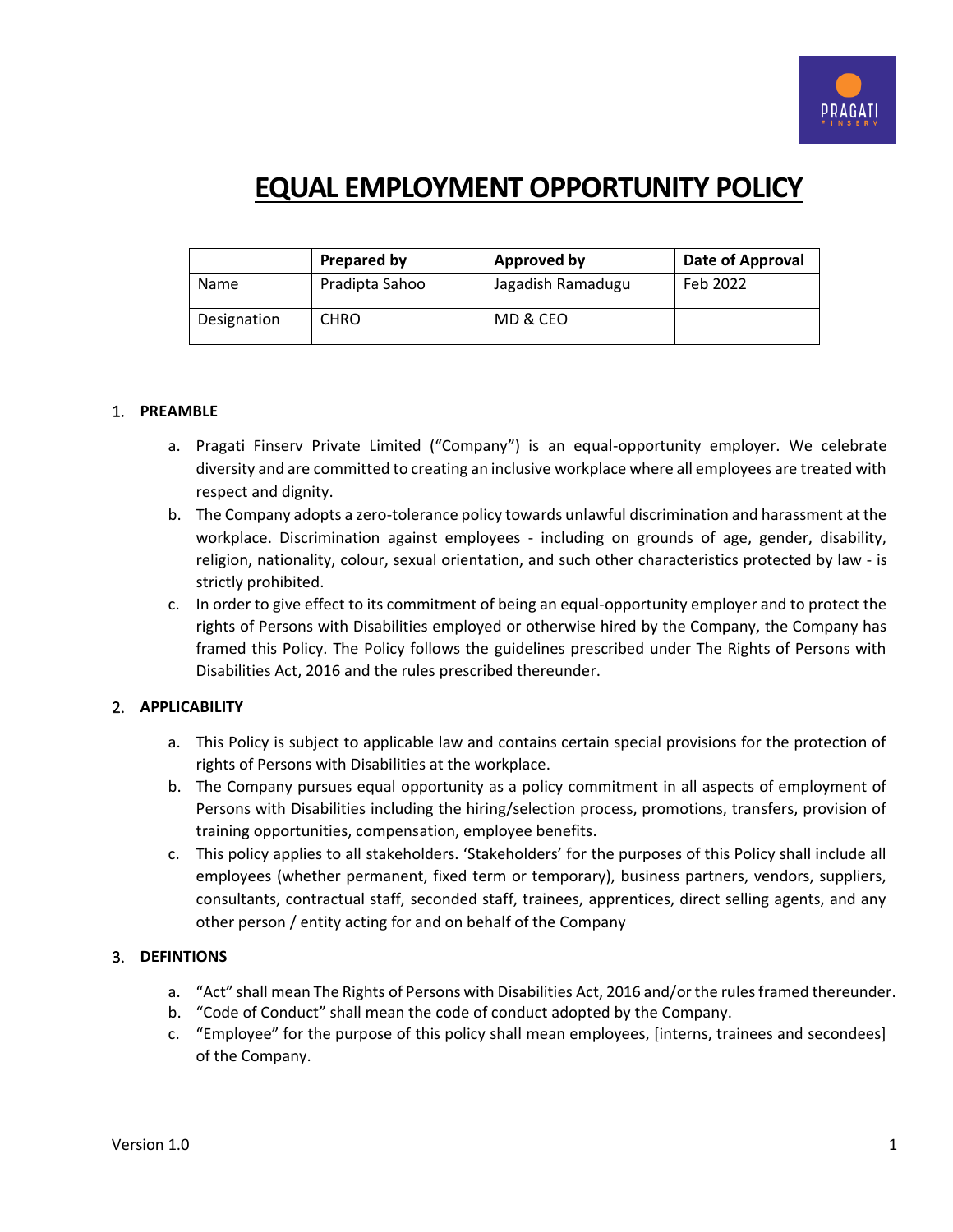

- d. "Person with Disability" shall have the meaning assigned to it under the Act  $-$  i.e. person with long term physical, mental, intellectual or sensory impairment which, in interaction with barriers, hinders her/his full and effective participation in society equally with others.
- e. "Policy" shall mean this Equal Opportunity Policy adopted by the Company.
- f. "Reasonable Accommodation" shall have the meaning assigned to it under the Act  $-$  i.e. necessary and appropriate modification and adjustments, without imposing a disproportionate or undue burden in a particular case, to ensure to Persons with Disabilities the enjoyment or exercise of rights equally with others.
- g. "Liaison Officer" shall mean the liaison officer required to be appointed by the Company pursuant to the Act, who shall be responsible for the implementation of this Policy.

# 4. **DIVERSITY & EQUAL OPPORTUNITY COMMITMENT**

- a. The Company's relationship with all of its Employees shall be based on principles of equal opportunity and fair treatment. Discrimination of any form by the Company (or its Employees) on grounds like age, gender, disability, ailment, religion, race, social or ethnic origin, colour, sexual orientation, political opinion and other personal characteristics unrelated to the inherent requirements of the job, is strictly prohibited and shall be subject to disciplinary action in accordance with the provisions of the Company's Code of Conduct.
- b. The Company shall not discriminate with respect to any aspect of the employment relationship including the hiring/selection process, promotions, transfers, provision of training opportunities, compensation, employee benefits, termination or retirement policies, and disciplinary practices.
- c. Hiring for any position would be purely based on merits considering criteria, skills, potential, attitude, education and capability required for satisfactory performance of the job, without any discrimination based on age, gender, disability, ailment, religion, race, social or ethnic origin, colour, sexual orientation, political opinion or other personal characteristics unrelated to the inherent requirements of the job
- d. Pragati Finserv follows the principle of equal pay and terms of employment (including benefits, training, promotions, performance reviews, transfers, exits etc) purely based on merits of each candidate considering his/her education, experience, capability, skills, performance & potential, without any form of bias.
- e. Any workplace concerns (including grievances in relation to alleged discrimination at the workplace) may be raised by Employees with the Liaison Officer in accordance with the procedure detailed below under the heading 'LIAISON OFFICER'. It is clarified that any grievances or allegations of sexual harassment at the workplace shall be handled in accordance with the specific policy of the Company thereon (as contained in the Employee Grievance Redressal Policy & Prevention of Sexual Harassment at Workplace Policy)

# 5. **POSITIONS FOR DISABLED PERSONS**

a. Pursuant to Rule - 8 of the Persons with Disabilities Rules, 2017, all establishments are required to identify posts that are suitable for Persons with Disabilities. At Pragati Finserv , all positions of employment, internships, secondments, etc, are open to persons with disabilities, as long as they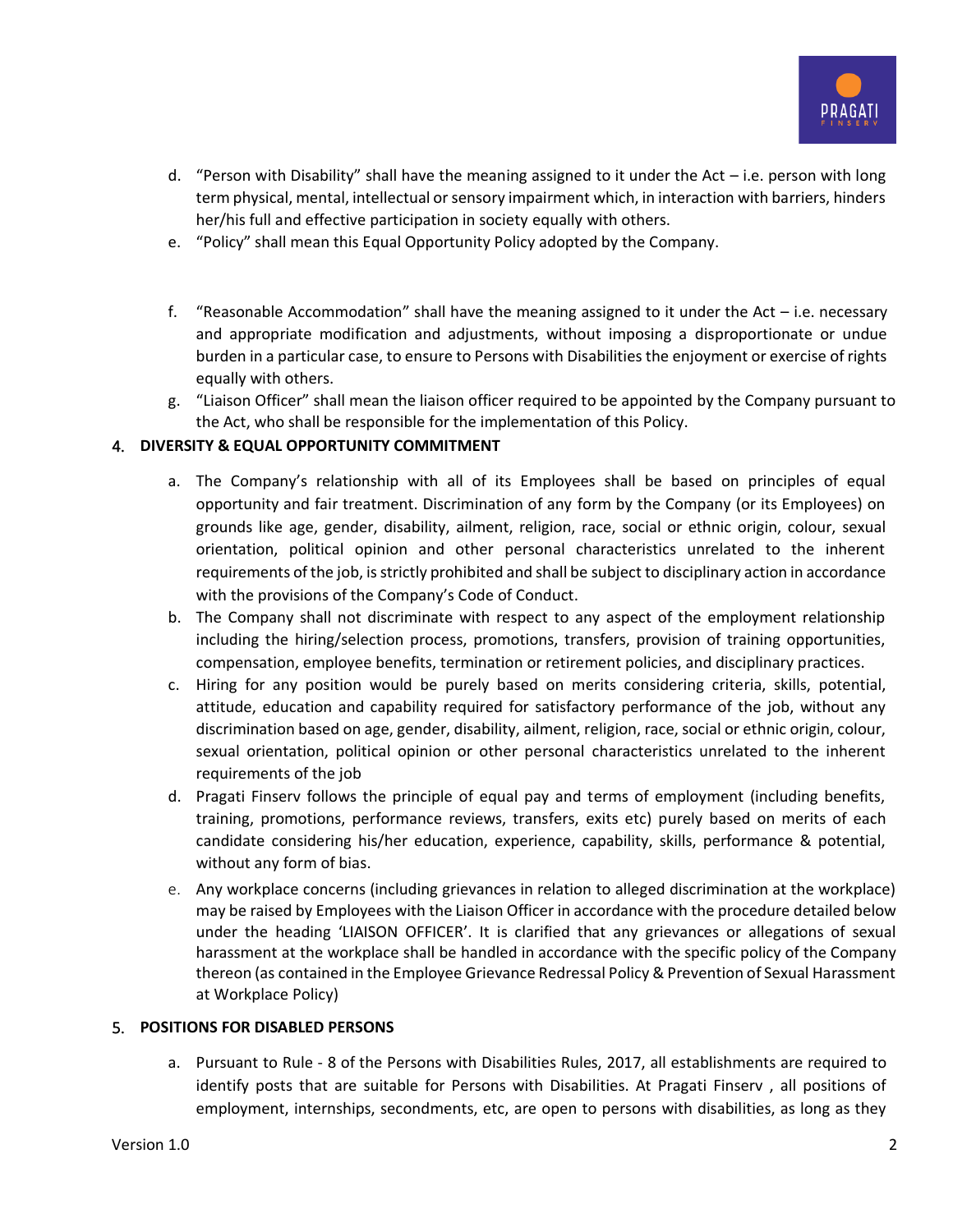

are capable and competent at carrying out the essential functions of the position. Hiring for positions of employment, internships or secondments shall be solely based on the merit, skill set and competence of the candidate as well as the business need of the Company.

# 6. **SELECTION PROCESS**

a. The Company adopts a transparent selection process guided by the merit of the candidate. The Company shall review the selection criteria from time to time to ensure that it is not discriminatory against Persons with Disabilities. Upon request, application forms shall be made available in alternative formats that are convenient for Persons with Disabilities.

#### 7. **FACILITIES AND AMENITIES**

- a. The Company shall, as far as possible, endeavor to provide such facilities and amenities to Persons with Disabilities to enable them to effectively discharge their duties in the Company. The Company shall take into account the specific and special needs of Person with Disabilities employed by it and ensure that its facilities (including physical infrastructure, information and communication technology, and transportation system, if any, provided by the Company) are easily accessible.
- *b. Physical Infrastructure*
	- I. The Company shall endeavor to ensure that it provides barrier-free accessibility to Persons with Disabilities and that its physical infrastructure is disabled-friendly. Towards this end, the Company shall, on a continuous basis, liaise with service providers, facility managers or such other appropriate persons who manage the premises within which its offices are located, in order to endeavor to observe the accessibility standards prescribed under the Act in relation to its physical infrastructure. On a case-to-case basis, the Company may also opt to provide assistive devices for the convenience of Persons with Disabilities. Employees facing accessibility issues in relation to the physical infrastructure of the Company are requested to report the same to the Liaison Officer. Employees may report accessibility issues relating to the Company's information and communication technology, to the Liaison Officer.
	- *c. Transportation System*
	- i. Transportation facilities, if any, provided by the Company shall adhere to the accessibility standards prescribed under the Act. Employees facing accessibility issues are requested to report the same to the Liaison Officer.

## 8. **OTHER FACILITIES**

- *a. Special leave*
	- I. Upon request by a Person with Disability, the Company, may, at its discretion, allow special leave to such persons if such leave is required in connection with her/his disability.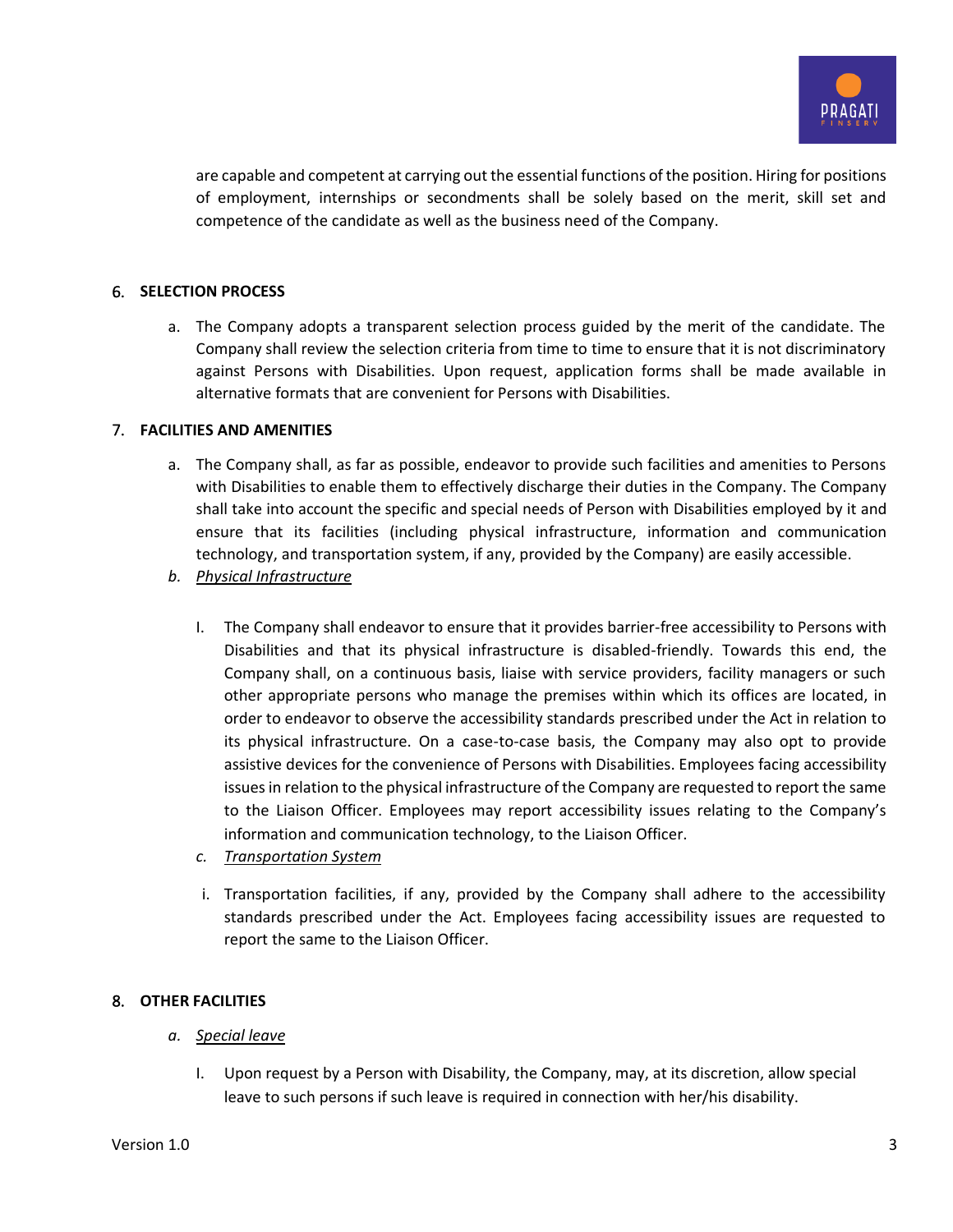

# *b. Training and career development*

- i. The Company shall ensure that all workshops, orientations or materials provided for postrecruitment and pre-promotion training of its employees are consistent with the needs of Persons with Disabilities.
- ii. Depending on the role and special needs of Persons with Disabilities, the Company may at its discretion give preference to such persons in matters of transfers and posting

## **9. POLICY AWARENESS**

a. Details of the policy and the rights and duties thereunder of the employees of the Company shall be communicated through formal training sessions (on-line and off-line) and informal educational and coaching sessions at regular intervals by the Liaison Officer who will be responsible for the implementation and monitoring of the Policy.

# 10. **REPORTING OF DISABILITY & CONFIDENTIALITY OF INFORMATION**

- a. Employees are requested to report the existence of a disability to the Liaison Officer at the time of joining the organization, in order to ensure protection of their rights under this Policy. Employees are also requested to report disabilities acquired after joining the Company or in case of ceasing of a disability.
- b. Pragati Finserv respects the privacy of every individual and ensures utmost confidentiality of information /concerns in relation to disability /sexuality/gender identity or any other personal information shared with it by its employees (or potential candidates). However, if the disclosure is mandated under law, then any such disclosure will be handled with utmost confidentiality and in accordance with applicable laws.

## 11. **LIAISION OFFICER**

- a. Pursuant to the provisions of the Act, the Company has appointed the CHRO as the Liaison Officer. The Liaison Officer shall have the following responsibilities:
- b. Ensuring disability-friendly workplace,
- c. Spreading awareness of this Policy and the rights and duties thereunder among employees of the Company
- d. Looking after the recruitment of persons with disabilities,
- e. Provision of facilities and amenities for such employees,
- f. Ensuring the Company's compliance/ implementation of this Policy,
- g. Developing strategies to prevent discrimination or harassment of persons (including disabled persons) at the workplace.